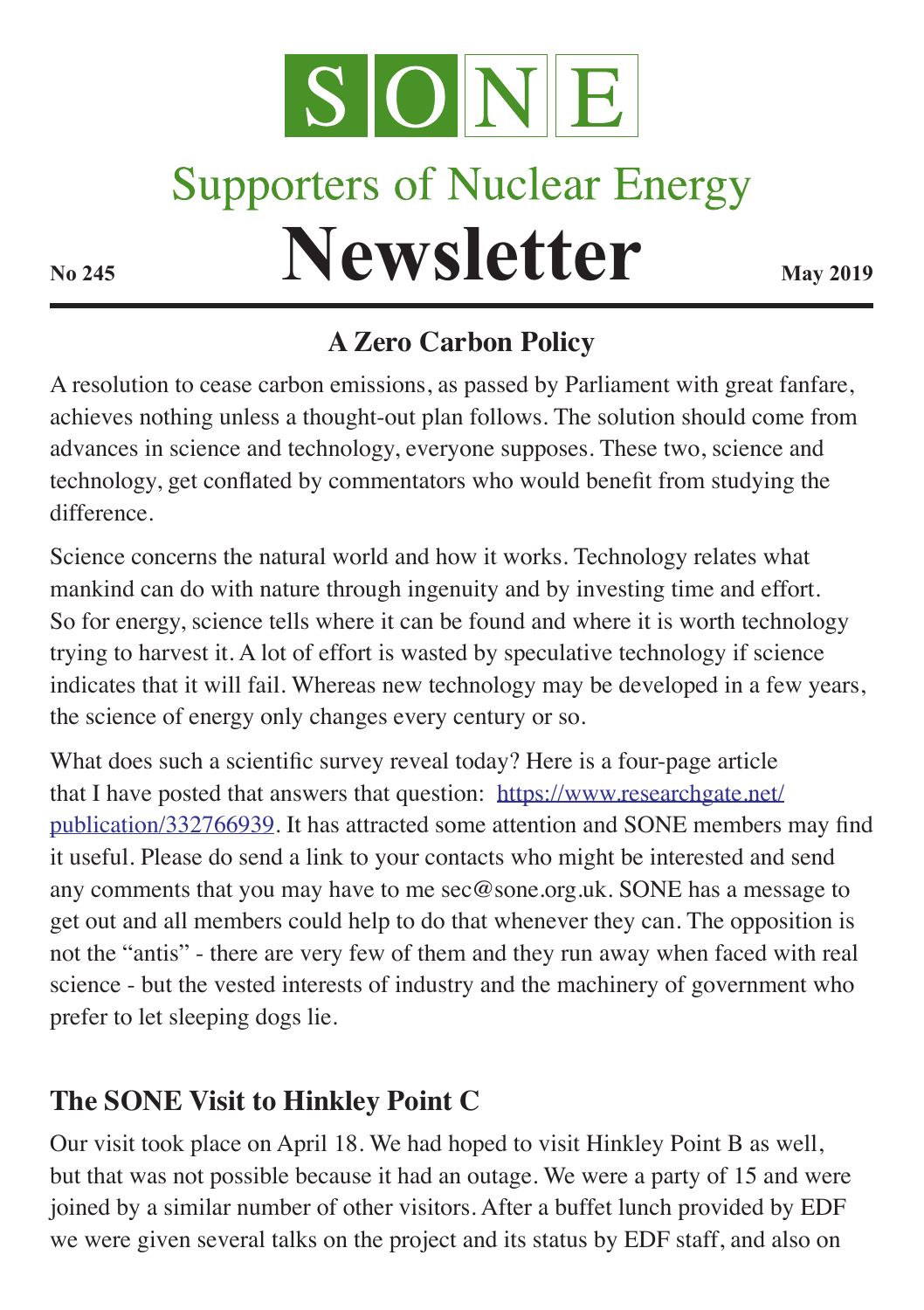the plans for Sizewell C by staff from London. They have invested in extensive educational and social projects to attract and establish the workforce they need, and with the experience already gained on this project they expect that Sizewell C will be about 20% cheaper. We were told that Hinkley C is already  $20\%$  built, on target and on budget. Meanwhile EDF is heavily engaged in attracting financial interest from pension funds and other investors for Sizewell C.

We were given a commentary as we toured the site by bus. So far most of the construction has been below ground level and the boring of the cooling channels out to sea is about to begin. The scene was a hive of activity with steel reinforcements overseen by many cranes.

Two impressions of the day.

First, they were out to impress with the scale of their engineering achievements and they succeeded! However, nuclear does not lack a macho image, and the size of the construction may impress some but be less reassuring to others. In the future, apart from any technical advantage small modular reactors may become more acceptable to the public for being less impressive, more local and less intrusive in the environment.

Second, they continually emphasise safety. Or rather, they conflate standard industrial safety, which is important and admirable, on the one hand, with nuclear safety on the other. The public don't need an emphasis on the latter, just a simple footnote to remind them that there has been no fatal civil nuclear accident worldwide in over thirty years. To be greeted by a notice "Safety is our number one priority" suggests to the visitor that this is what he should be thinking about. A more positive impression would be given by "Electric power for the nation, their children and grandchildren, that is our number one priority".

Nevertheless we were well received EDF, we wish them luck at Sizewell and Bradwell, and we hope that we may return to see further progress at Hinkley in future years.

#### **It's education, stupid!**

The recently delayed start of the Korean nuclear plants in UAE is an interesting story: https://neutronbytes.com/2019/04/27/delays-in-startup-of-1st-uae-nuclearreactor-linked-to-problems-with-south-korean-firms-building-all-four-units/ It shows the importance of education when engaging in a nuclear power programme. The Chernobyl accident had many causes but a significant one was that the operators did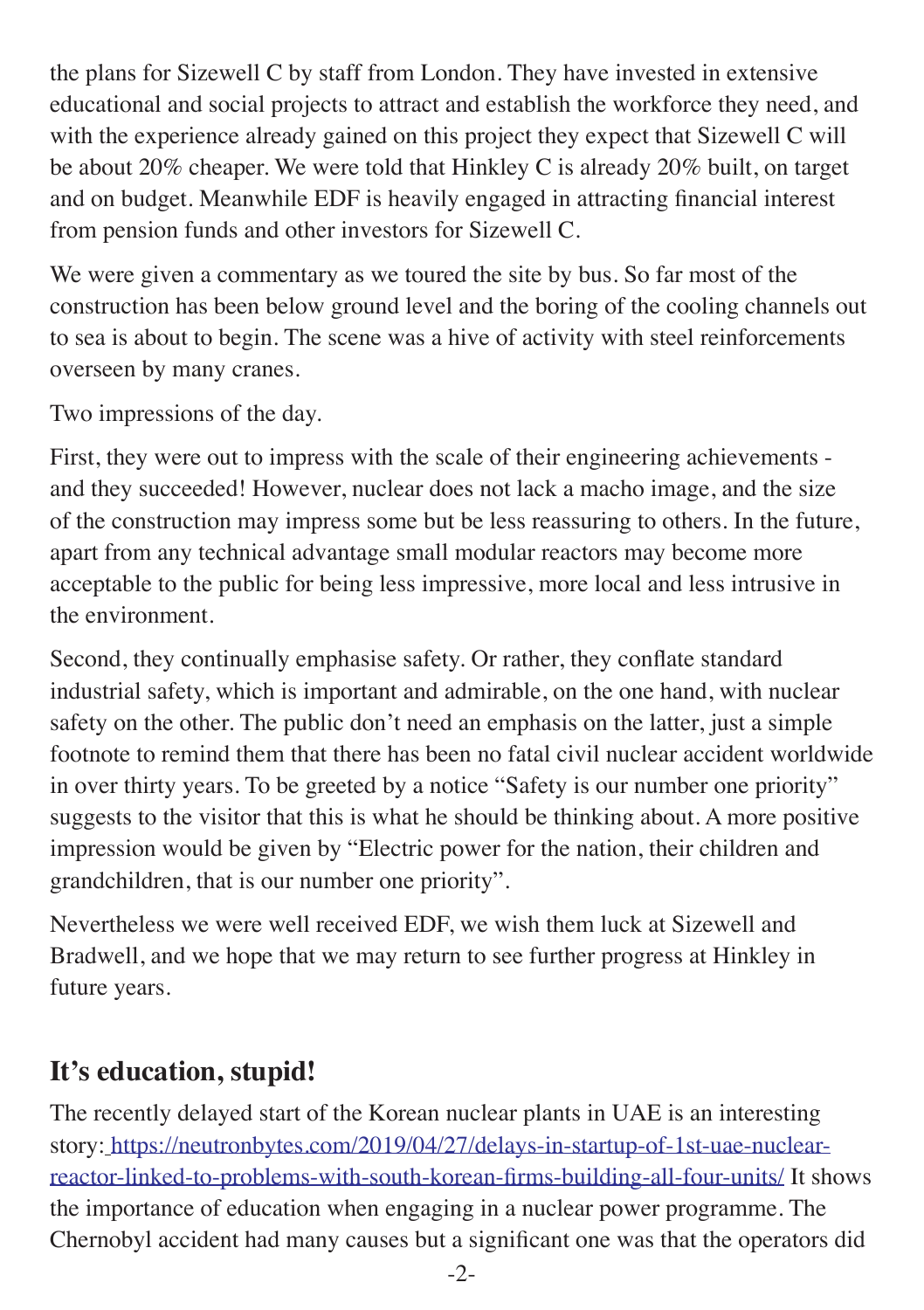not understand the consequences of the tests that they were making. Just as active nuclear fuel needs multiple layers of containment, the prevention of accidents, needs multiple layers of understanding, from the need to comply with regulations to building personal judgement and experience. Evidently that was not true at Chernobyl, and at UAE language and other barriers have still to be overcome.

On more than one occasion I have been asked what those in countries with no nuclear experience should do. My suggestion to individuals and to authorities is that they should get themselves educated in depth: physics, engineering, chemistry, radiobiology and human behaviour. Education is more important to the roll-out of nuclear than money or regulations. And that is true in all countries, because nowhere does the basic national education system teach the general public effectively the place of nuclear in nature, and almost everywhere the experience of building new power stations has been lost, too. That is why the building Hinkley Point C is so important for the UK. Incidentally, none of the personnel that we saw on our visit was Chinese, or even French. Admittedly it was the day before the Easter holiday but it did seem that the domestic UK personnel were the ones getting the practical experience for the future.

Just now the public are being fed a diet of shock-horror by the media, especially the BBC, over Chernobyl - it is that time of year. No letter submitted by SONE that might spoil that story gets published, though we submit to the UK media regularly. Articles that do get through in less sensational outlets and modern media receive attention around the world.

We should be optimistic. The UK is in an excellent position to offer nuclear education to the world in the future, and we should develop that. As the UAE story suggests providing educational lubrication could become an important nuclear commodity. And we have the universal language to do it.

#### **Questions for nuclear plants**

A realistic discussion by Dan Yurman about the financing challenges faced by the developers of the next generation of nuclear plants may be found here: https:// neutronbytes.com/2019/04/14/key-questions-for-developers-of-small-modularreactors/ Needs are often seen in local political terms but financial success of a design lies in engaging the international market.

There is no doubt in my mind that the giant plants like Hinkley Point C will be followed by SMRs in due course. But which design and when will that change begin? We need to build new nuclear plant as fast as we can. Is it possible that the